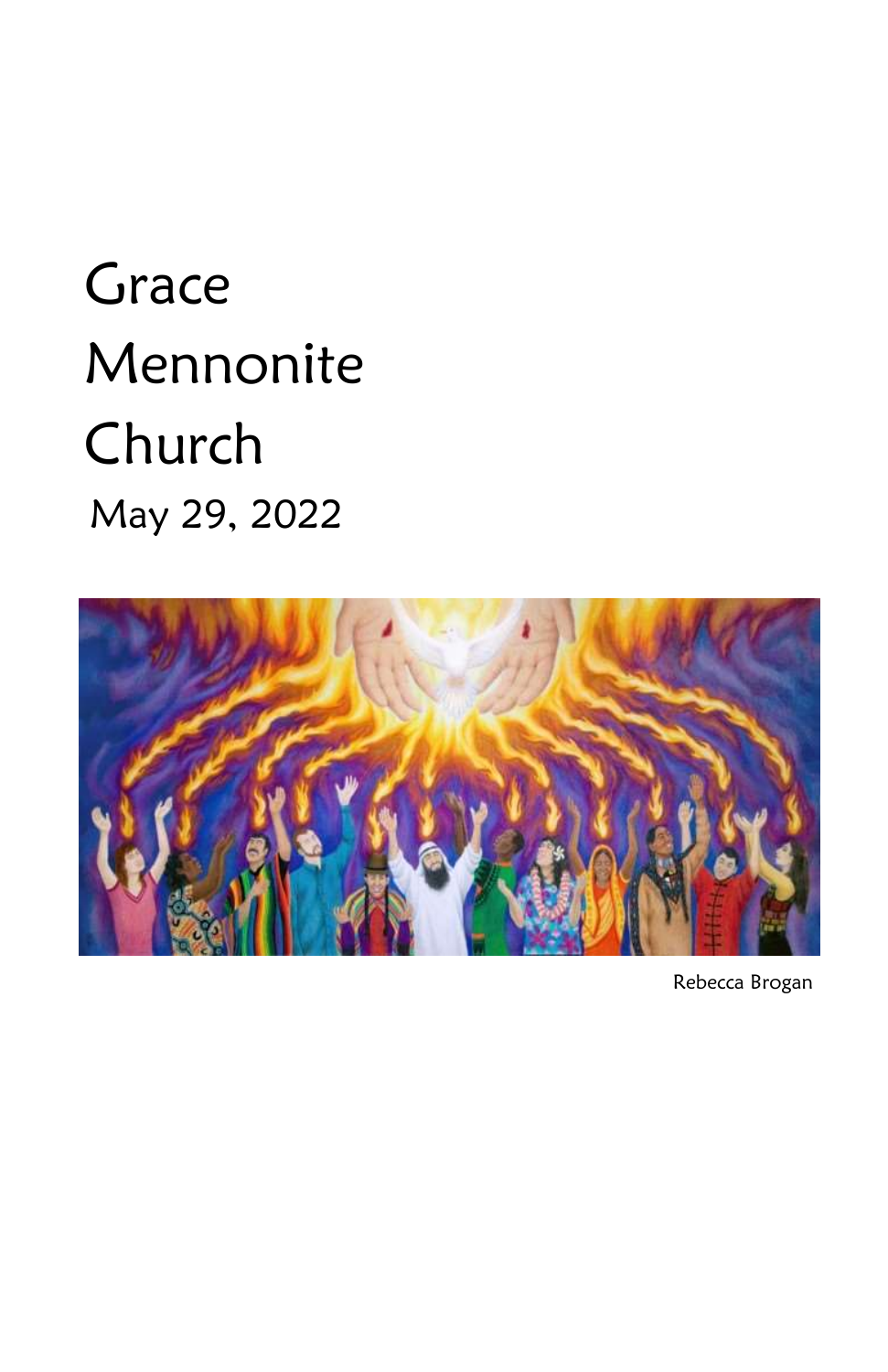## Grace Mennonite Church

#### **May 29, 2022**

**10:00 am – Worship Service** Pastors Mel Letkeman & Kyle Penner [www.gracesteinbach.ca](http://www.gracesteinbach.ca/) 204 326 3707 Vol 61, No. 22

# Order of Worship

*Come, We That Love* VT 31

Welcome and Life of the Congregation

Call to Worship

*Lord, You've Searched Me* VT 609

Time with the Children  *(Children ages 3 to Grade 8 may leave for Children's Church.)*

Congregational Prayer and Offering

[Acts 2:38-47](https://www.biblegateway.com/passage/?search=Acts+2%3A38-47&version=NRSVUE)

Tabernacles, Temples, and Shoulders

Communion

Benediction

Jesus, Be the Center VT 584

*All are welcome to join us for coffee in the foyer following the worship service.*

Worship Speaker **Kyle Penner** Kyle Penner Kyle Penner Worship Leader **Enid Letkeman Enid Letkeman**  Musicians Cindy Blatz, Loretta Friesen, David Graham Accompanist **Karen Pries** Karen Pries **Karen Pries (Karen Pries Karen Pries Karen Pries Karen Pries Karen Pries Karen Pries Karen Pries Karen Pries Karen Pries Karen Pries Karen Pries Karen Pries Karen Pries Karen II. Anal** Children's Time **Kyle Penner, Paxton Wiebe** Technicians **Bruce Blatz, Chris Peters Bruce Blatz**, Chris Peters Ushers Vi Brown, Shannon Gerbrandt Coffee Servers Mel & Enid Letkeman

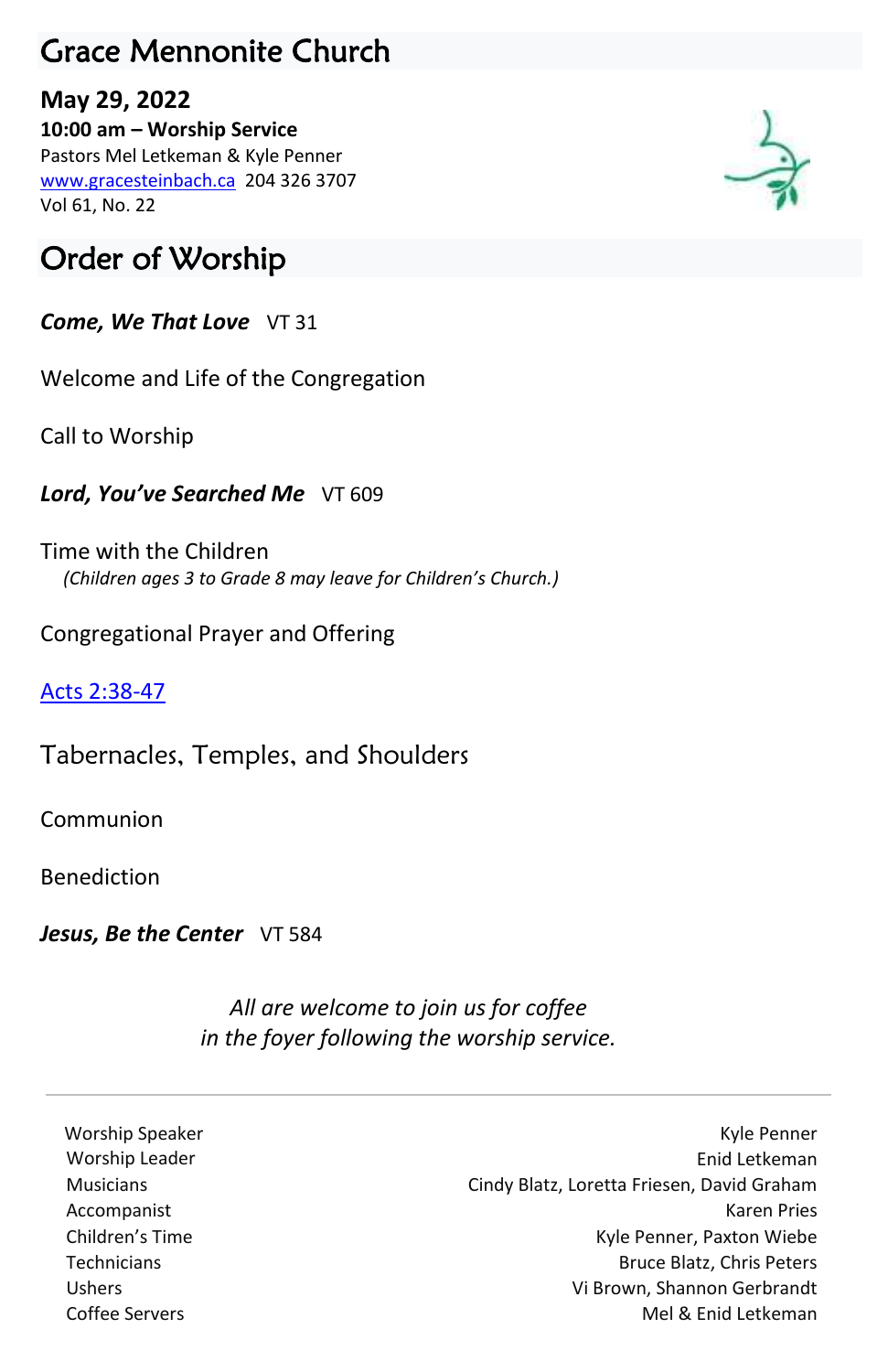# Sunday, May 29 – Pentecost & Communion

**10:00 am - Worship Service -** All are welcome. The balcony is available for those of us who would like to sit physically distanced. Masks are required in this space. **Livestream** will be available between 10 – 11 am.

**Children's Church for ages 3 to Grade 8** will be held during the worship service. You may pick up your children following the worship service in the upper level classrooms 10, 11, 12, 13 & 14. **Today is the last Children's Church until fall.**

#### **9:00 am - Sisters of Grace**

We will gather before the worship service for a time of sharing and encouragement as we read the book, **Forgotten Among the Lilies**  (by Ronald Rolheiser). It is not necessary to have the book to attend.

> **Sunday, June 5 Child Dedication**

with Mel Letkeman Scripture: [Philippians 2:1-13](https://www.biblegateway.com/passage/?search=Philippians+2%3A1-13&version=NRSVUE)

*Do you find it easy to be like Jesus as named in this passage?*

# We Pray Together

**Prayer for our community:** Pray for those enduring flooding conditions in the province. This now includes Pauingassi First Nations.

**Prayer for our world:** We pray for an end to violence everywhere, including between nations, in schools, and in our homes.

**The 2022 Grace Pictorial Directories** are in your church mailboxes. There is also a list of names and mailbox numbers on the left side of the mailboxes.

**Please update** these email addresses in your 2022 Pictorial Directory: Ed Neufeld - NEW address [edneufeld62@gmail.com](mailto:edneufeld62@gmail.com) Jacquie Neufeld - NEW address [jacquieneufeld@gmail.com](mailto:jacquieneufeld@gmail.com)

#### **Pauingassi Family Camp**

We're planning on heading back to Pauingassi First Nation for camp July 4-9, and we're looking for 3-4 more people to complete our roster! If you're interested in coming, please talk to Kyle!

**Thanks** to everyone who helped make **Coins Count** such a fun giving project. Together, we collected 1,791.86! A matching donation means that MCC's Grow Hope project will receive 3,583.72!